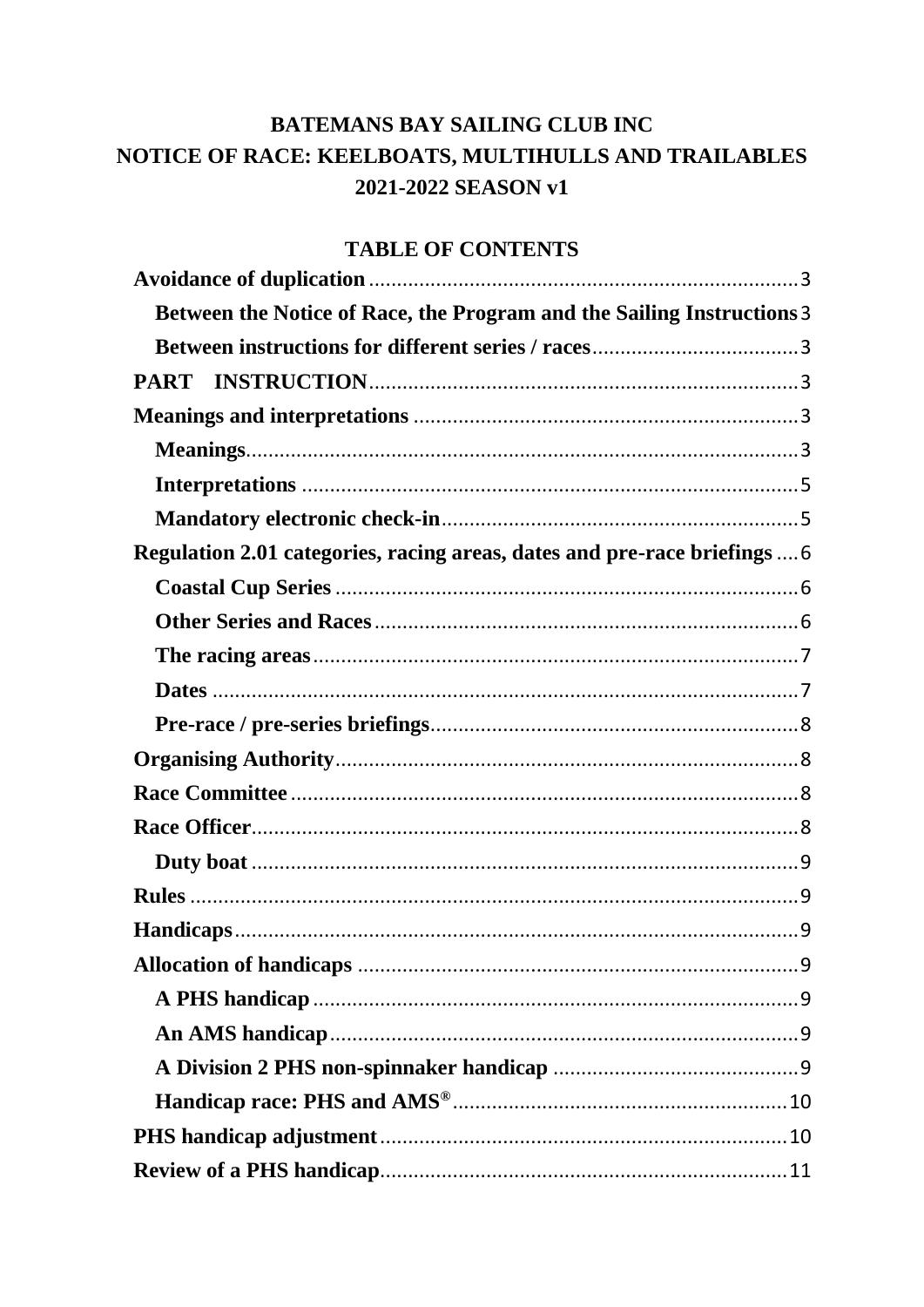|                                                    | $\overline{2}$ |
|----------------------------------------------------|----------------|
| BBSC NOTICE OF RACE 2021-2022 v1                   |                |
|                                                    |                |
|                                                    |                |
|                                                    |                |
|                                                    |                |
|                                                    |                |
|                                                    |                |
|                                                    |                |
|                                                    |                |
|                                                    |                |
|                                                    |                |
|                                                    |                |
| Special Regulations Equipment Compliance Form 14   |                |
|                                                    |                |
|                                                    |                |
|                                                    |                |
|                                                    |                |
|                                                    |                |
|                                                    |                |
|                                                    |                |
|                                                    |                |
|                                                    |                |
|                                                    |                |
|                                                    |                |
| The River Wranglers' Spring Series and scoring  17 |                |
|                                                    |                |
|                                                    |                |
|                                                    |                |
|                                                    |                |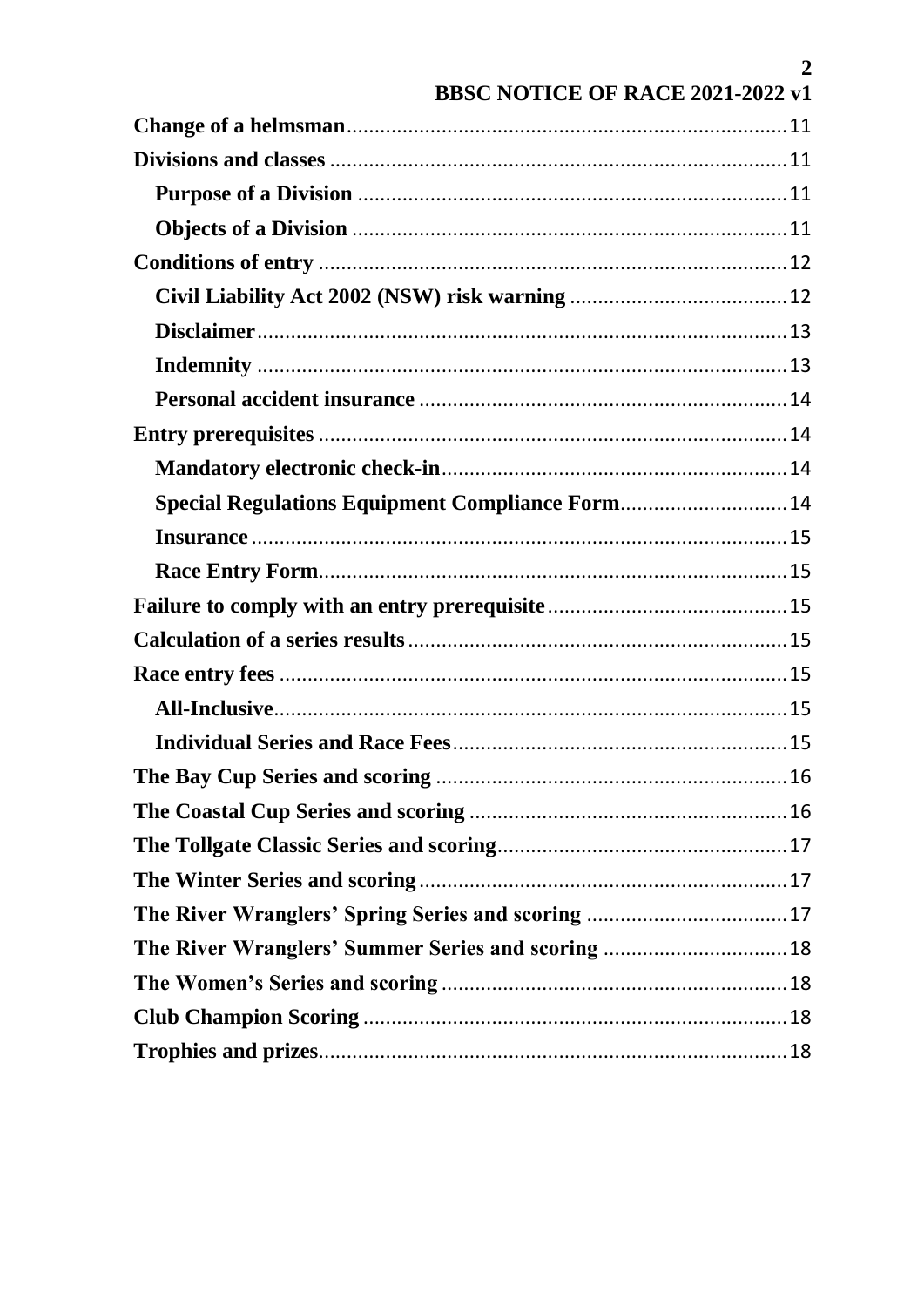## <span id="page-2-0"></span>**Avoidance of duplication**

### <span id="page-2-1"></span>**Between the Notice of Race, the Program and the Sailing Instructions**

- 1. The **Club's** Notice of Race, **Program** (containing its schedule of races) and its **instructions** are published concurrently.
- 2. To avoid unnecessary duplication between the this Notice of Race, **Program** and its **instructions**:
	- (a) a matter specified in the Notice of Race is not repeated in the **instructions**; and
	- (b) words in bold text are given meanings in the Notice of Race that apply to their use in the Notice of Race and in the **Club's Program** and **instructions**.

## <span id="page-2-2"></span>**Between instructions for different series / races**

3. To avoid unnecessary duplication between an **instruction** common to each series / race (for example, an **instruction** about Protests) on the one hand, and a race specific **instruction (**for example, the application of Racing rule 44) on the other, the common instructions appear in "BBSC Sailing Instructions Part 1: Common Instructions" and the series / race specific **instructions** in the following Parts:

<span id="page-2-3"></span>

| PART             | <b>INSTRUCTION</b>                   |
|------------------|--------------------------------------|
| 2.               | Bay Cup Series.                      |
| 3.               | <b>Coastal Cup Series.</b>           |
| $\overline{4}$ . | Division 2 Toll Gate Classic Series. |
| 5.               | Winter Series.                       |
| 6.               | River Wranglers' Series.             |
| 7.               | Lady Skippers' / Crew Race.          |
| 8.               | Women's Series.                      |
|                  |                                      |

## <span id="page-2-4"></span>**Meanings and interpretations**

## <span id="page-2-5"></span>**Meanings**

- 4. Unless the contrary intention appears, a term, word, phrase or abbreviation appearing in bold type in this Notice of Race, in the **Program** or in an **instruction** has the meaning or definition given to it in the **Rules** or **regulations** which meaning shall take precedence over any conflicting meaning given to a term, word, phrase or abbreviation in in the following **sub-clauses**:
	- (a) **AMS®** means Australian Measurement System (a description of the **AMS®** may be found at raceyachts.org).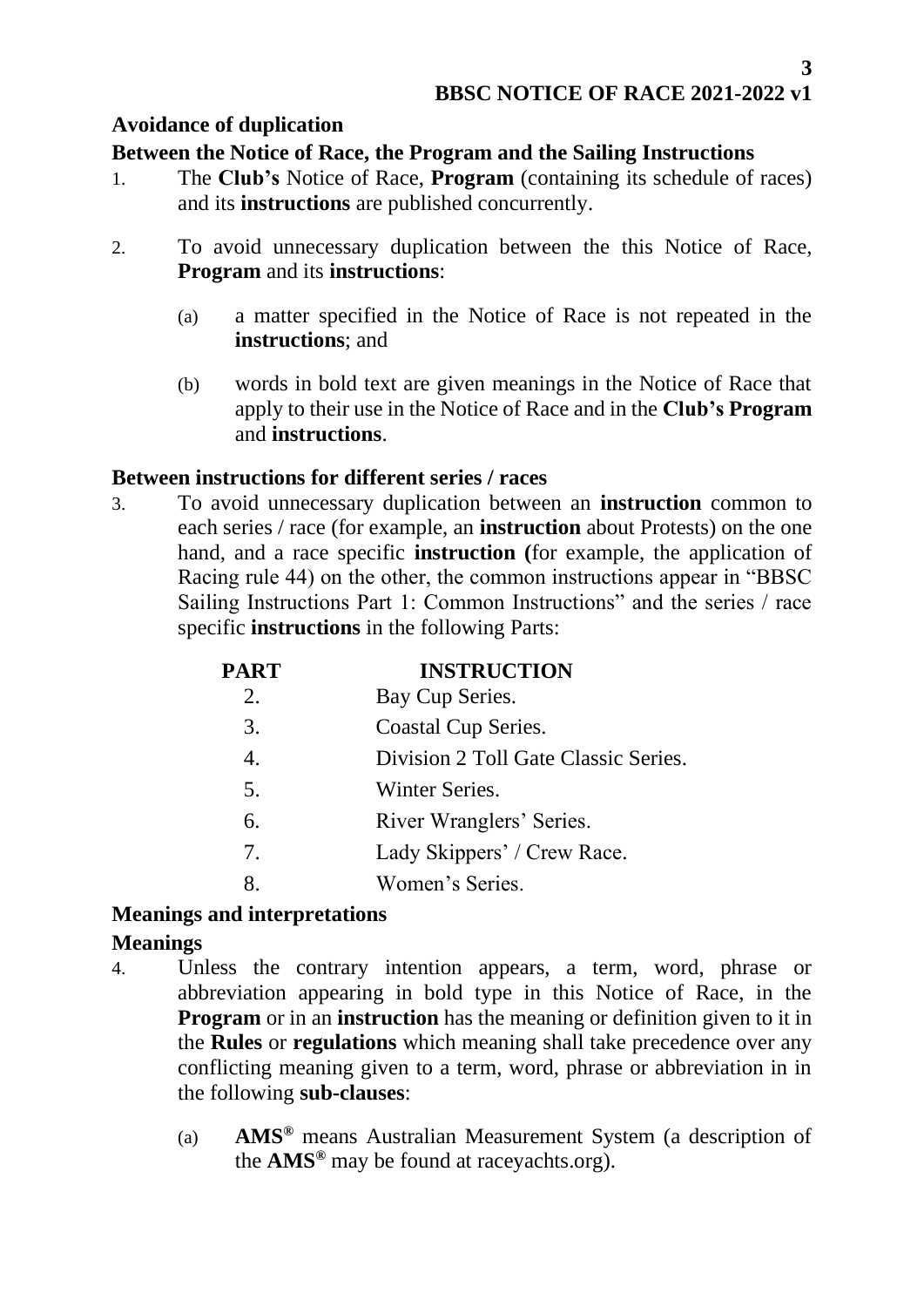**4**

- (b) **clause** means a **clause** in this Notice of Race.
- (c) **Club** means the Batemans Bay Sailing Club Inc.
- (d) **Committee** means the Keel, Trailable and Multihull Race Committee.
- (e) **Committee boat** means the boat used by the **Race Officer** to start a race.
- (f) **duty boat** means a boat named in the **Program** as the duty boat or otherwise **posted** as the **duty boat** or announced at a pre-race briefing as the **duty boat**.
- (g) **Emergency Management Plan** means the **Club's** Keel, Trailable and Multihull Emergency Plan.
- (h) **Equipment Auditor** means the person named as such on the **website**.
- (i) **Gate Start** means a race started as described and illustrated in the Appendix to BBSC Sailing Instructions, Part 1 Common Instructions.
- (j) **Handbook** means the **Club's** Keel, Trailable and Multihull Handbook.
- (k) **Handicapper** means the person named as such on the **website**.
- (l) **Handicap Race** means a race where the **limit boat** starts first followed by each boat with a **PHS** time correction factor higher than the **limit boat** in a sequence determined by the **Handicapper** prior to the race.
- (m) **instruction** means a **Club** Keel, Trailable and Multihull sailing **instruction**.
- (n) **limit boat** means the boat with the lowest **PHS** time correction factor of each boat competing in a **handicap race** and posted prior to the race.
- (o) **marina** means the Batemans Bay **marina**, Beach Road, Batemans Bay, NSW, 2536.
- (p) **Measurer** means the person named as such on the **website.**
- (q) **notice board** means the **Club's notice board** at the **marina**.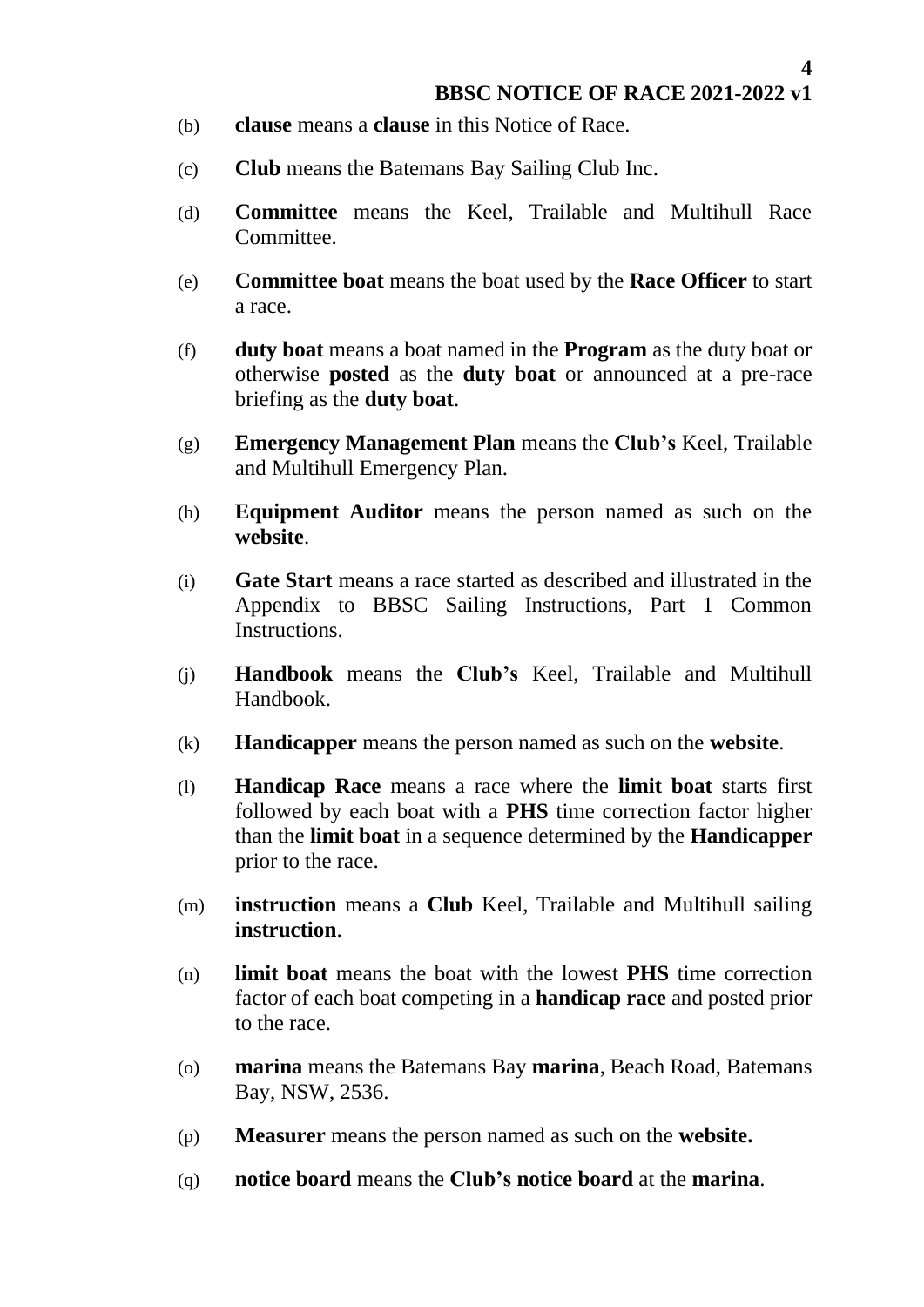- (r) **owner** includes a person who charters a boat.
- (s) **PHS** means Performance Handicap System (a description of the **PHS** appears on the **website**).
- (t) **posted** means **posted** on the **website** or, in the case of a late change to an **instruction**, on the **notice board**.
- (u) **Program** means the schedule of race dates, times and categories **posted** on the **website**.
- (v) **Protest Committee** means a **Protest Committee** formed by the **Committee** under Part 5 of the **Rules**.
- (w) **Race Officer** means a person named as such on the **website** (or in the absence of that person, a person nominated by a **Committee** member at a pre-race briefing to be the **Race Officer** for that race) and includes a person named on the **website** as the **Race Officer** for a particular race or series.
- (x) **regulation** means a **regulation** in the *Special Regulations*  published by Australian Sailing.
- (y) **rule** means a rule in the **Rules**.
- (z) **Rules** mean the *Racing Rules of Sailing* published by Australian Sailing.
- (aa) **website** means the **Club's website**: [bbsc.org.au.](http://www.bbsc.org.au/)

#### <span id="page-4-0"></span>**Interpretations**

- 5. The singular includes the plural and the plural includes the singular.
- 6. Where a **clause** in this Notice of Race or an **instruction** requires an action by, or places an obligation or requirement on, a boat, the **owner** of the boat (or in the case of an on the water action, obligation or requirement, the person in charge of a boat) is responsible for carrying out the action, fulfilling the requirement or meeting the obligation.

### <span id="page-4-1"></span>**Mandatory electronic check-in**

- 7. Each boat intending to participate in a race must:
	- (a) provide a copy of the Club's NSW Government QR code (available via the Club's website) so that competitors sailing on the boat may check-in; and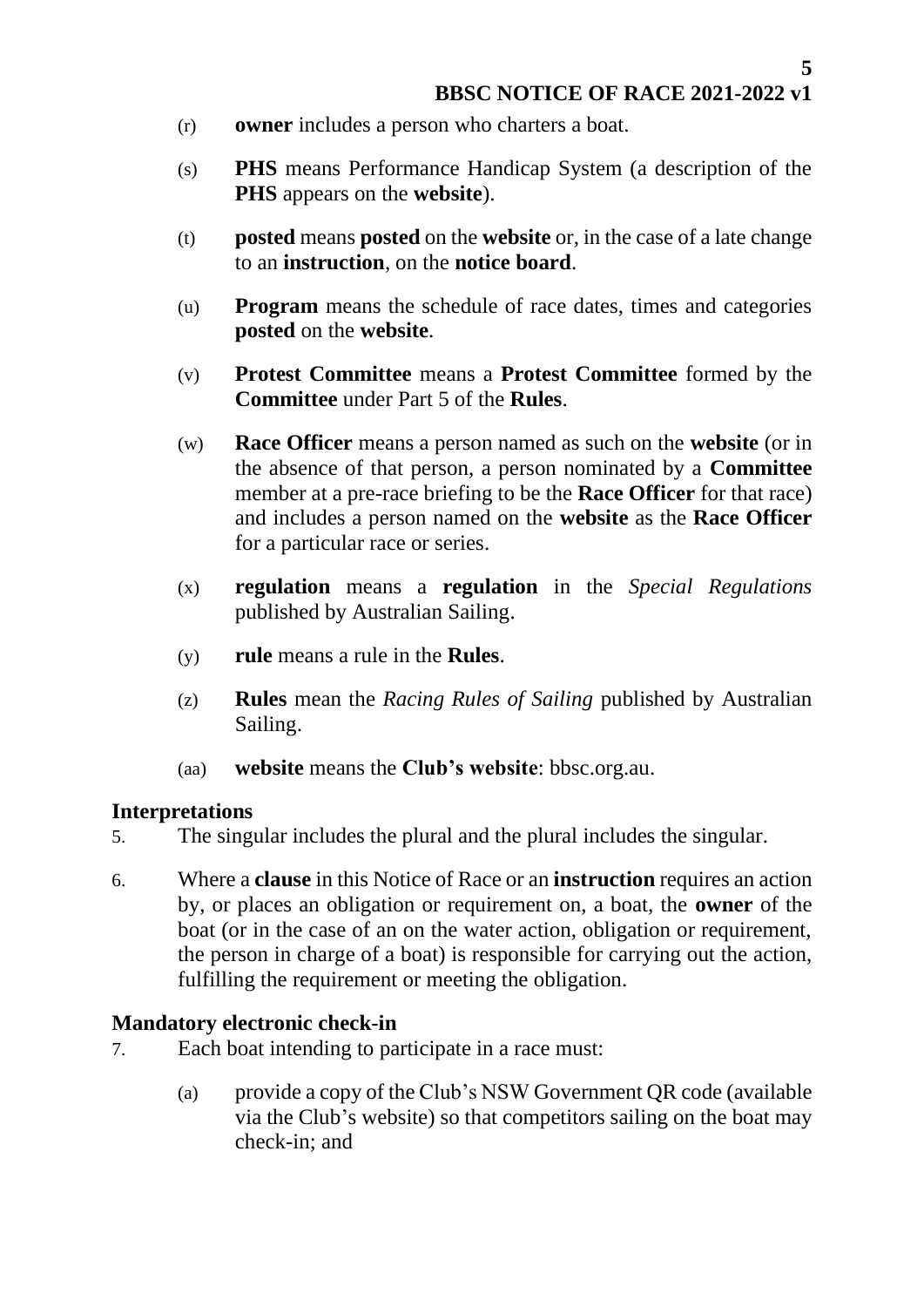- (b) otherwise comply with any applicable NSW Office of Sport Public Health Order and any Australian Sailing COVID19 mandates and / or guidelines.
- 8. Each competitor must:
	- (a) check-in using the NSW Government QR code system (if a competitor [cannot check-in using his or her](https://www.nsw.gov.au/covid-19/rules/check-in/troubleshooting) phone, another competitor may use their phone to check-in that competitor); and
	- (b) otherwise comply with any applicable NSW Office of Sport Public Health Order and any Australian Sailing COVID19 mandates and / or guidelines.
- 9. A boat that fails to observe these mandatory electronic check-in **clauses** may be scored DNC. This changes **rule** 63.1.

### <span id="page-5-1"></span><span id="page-5-0"></span>**Regulation 2.01 categories, racing areas, dates and pre-race briefings Coastal Cup Series**

#### *Races other than the Pentastar*

- 10. The **Committee** has selected Category 4 as the category in **regulation** 2.01 as the category most suitable for each race in the Coastal Cup Series, other than the Pentastar. It has added to the requirements of Category 4 the requirements that a boat competing in a Category 4 race shall be equipped with:
	- (a) a VHF marine transceiver;
	- (b) an EPFS (eg a GPS) capable of recording a man overboard position within 10 seconds and monitoring that position; and
	- (c) a GPS capable 406 MHz Emergency Position Indicating Radio Beacon (EPIRB) registered with a national registration authority.

### *The Pentastar*

11. The Pentastar is a category 7 race with added requirements specified below under the headings "Other Series and Races" / "Category 7 plus".

### <span id="page-5-2"></span>**Other Series and Races**

#### *Category 7 plus*

12. The **Committee** has selected Category 7 as the category in **regulation** 2.01 as the category most suitable for each Keel, Trailable and Multihull series / race it conducts, other than each race in the Coastal Cup series excluding the Pentastar.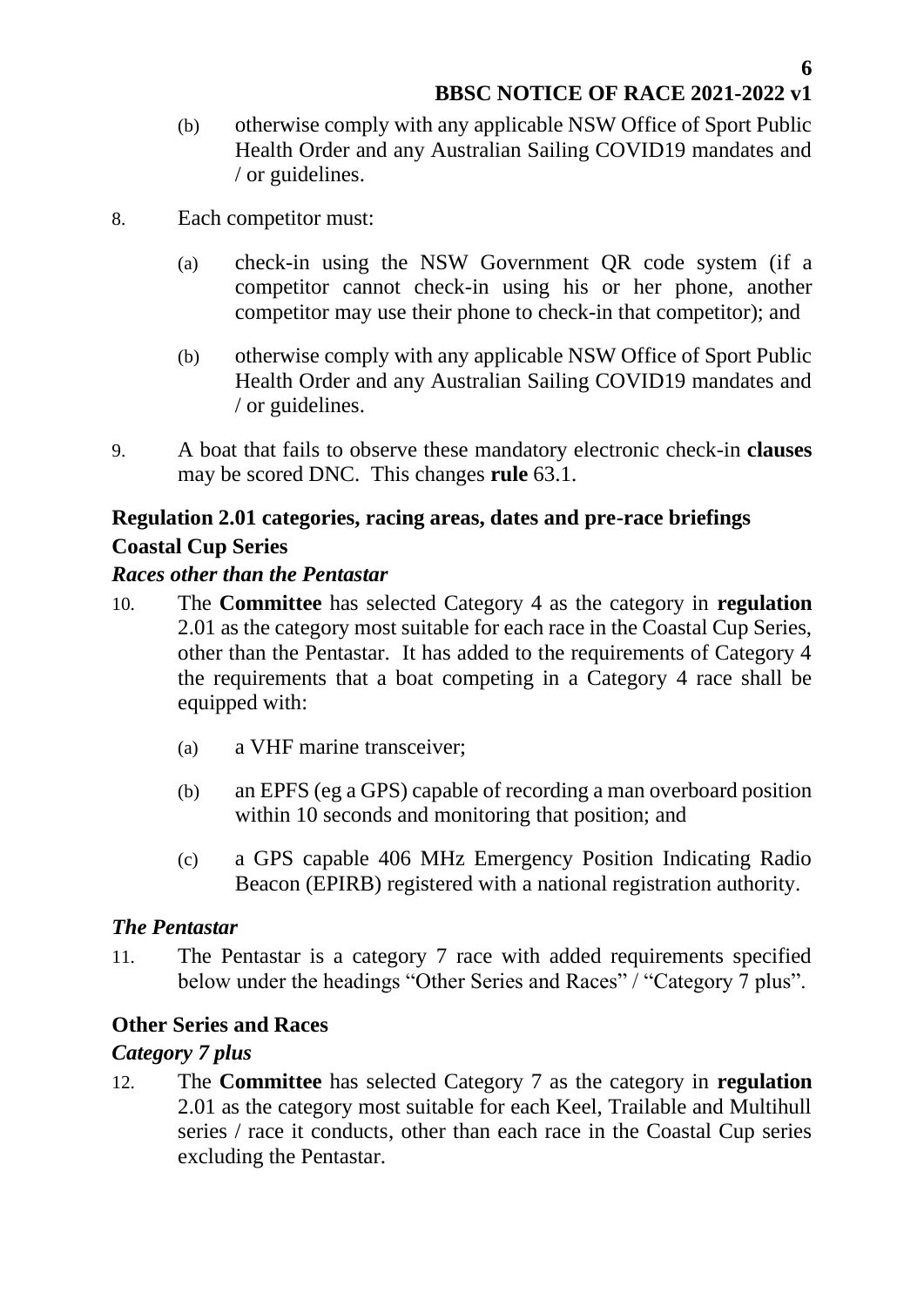- 13. It has added to the requirements of Category 7 the requirements that a boat competing in a Category 7 race shall:
	- (a) be equipped with:
		- (i) a VHF marine transceiver;
		- (ii) an EPFS (e.g. GPS) capable of recording a man overboard position within 10 seconds and monitoring that position; and
		- (iii) A GPS capable 406 MHz Emergency Position Indicating Radio Beacon (EPIRB) registered with a national registration authority.
	- (b) a motor used outboard shall be mounted at all times, the mounting may be raised but not removed; and
	- (c) a lifejacket complying with **regulation** 5.01.1(i), shall be worn by each member of the crew on a boat without lifelines complying with **regulation** 3.12.

### <span id="page-6-0"></span>**The racing areas**

### *Category 4*

14. The racing area for a Category 4 race is water on the NSW eastern coast from the vicinity of Jervis Bay in the North to the vicinity of Bermagui in the South including the waters of Batemans Bay.

## *Category 7*

- 15. The racing areas for the Category 7 races are:
	- (a) Batemans Bay; and
	- (b) the Clyde River commencing East of the Princes Highway Bridge over the river and finishing in the vicinity of the **marina**.

### <span id="page-6-1"></span>**Dates**

- 16. The **Program** states the date and:
	- (a) indicates an approximate start time for each race; and
	- (b) a finish time for each race other than:
		- (i) the 2 Sprint Races constituting Bay Cup 6 in which case the finish time is determined by reference to Bay Cup Series Course N; and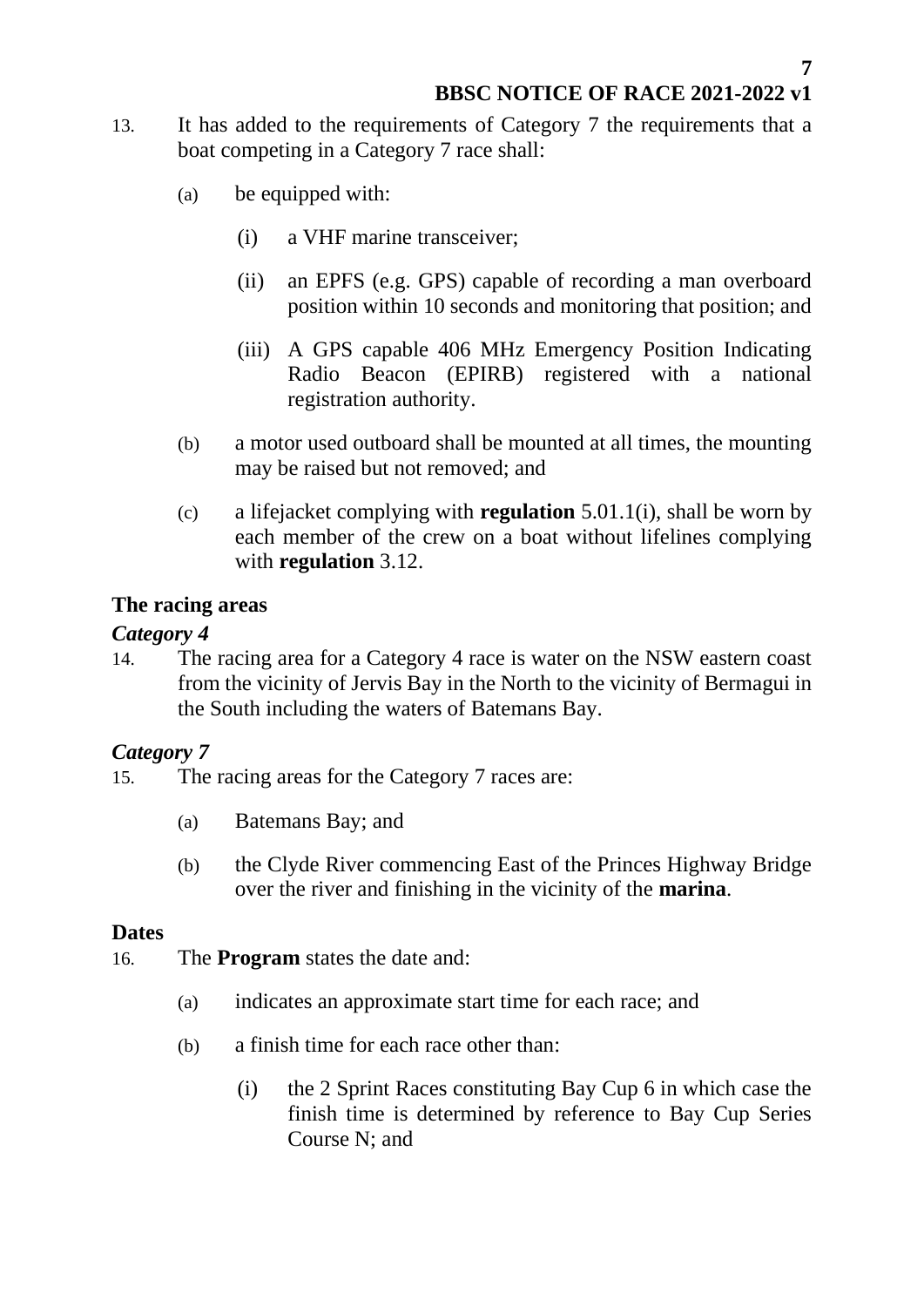(ii) a race in the Coastal Cup Series in which case a finish time will be announced at the pre-race briefing for the race.

#### <span id="page-7-0"></span>**Pre-race / pre-series briefings**

- 17. A pre-race briefing will be held in the vicinity of the **marina** approximately 2 hours prior to the start of each race other than a race in the River Wranglers' Series. A pre-series briefing for each of the River Wranglers' Spring and Summer Series will be held in the vicinity of the **marina** on 8 October 2021 and 8 January 2022 at a time to be **posted**.
- 18. A representative from each boat participating in a race shall:
	- (a) attend the relevant pre-race / pre-series briefing; and
	- (b) provide to the **Race Officer** a mobile phone number which may be used to contact the boat in the case of radio failure.
- 19. A boat which is not represented at a pre-race / series briefing may be scored DNS.

#### <span id="page-7-1"></span>**Organising Authority**

- 20. The Organising Authority in terms of **rule** 89 is the **Club**.
- 21. The **Club's** Secretary's e-mail address is: [committee@bbsc.org.au](mailto:committee@bbsc.org.au)
- 22. The **Club's** telephone number is 02 4561 1977.
- 23. The **Club's** postal address is: The Secretary, Batemans Bay Sailing Club Inc, P O Box 356, Batemans Bay, NSW, 2536.
- 24. The Organising Authority may delegate its authority to the **Committee**.

### <span id="page-7-2"></span>**Race Committee**

- 25. Pursuant to **rule** 89, the **Club** has appointed the **Committee** to conduct the series and races scheduled in the **Program**.
- 26. The **Committee** may delegate its authority to a **Race Officer**.

#### <span id="page-7-3"></span>**Race Officer**

- 27. If a person named on the **website** as a **Race Officer** is unavailable, a member of the **Committee** may at a pre-race briefing nominate a person to perform the **Race Officer's** role.
- 28. Prior to the warning signal for the start of a race the **Race Officer** may liaise with other members of the **Committee** in relation to such matters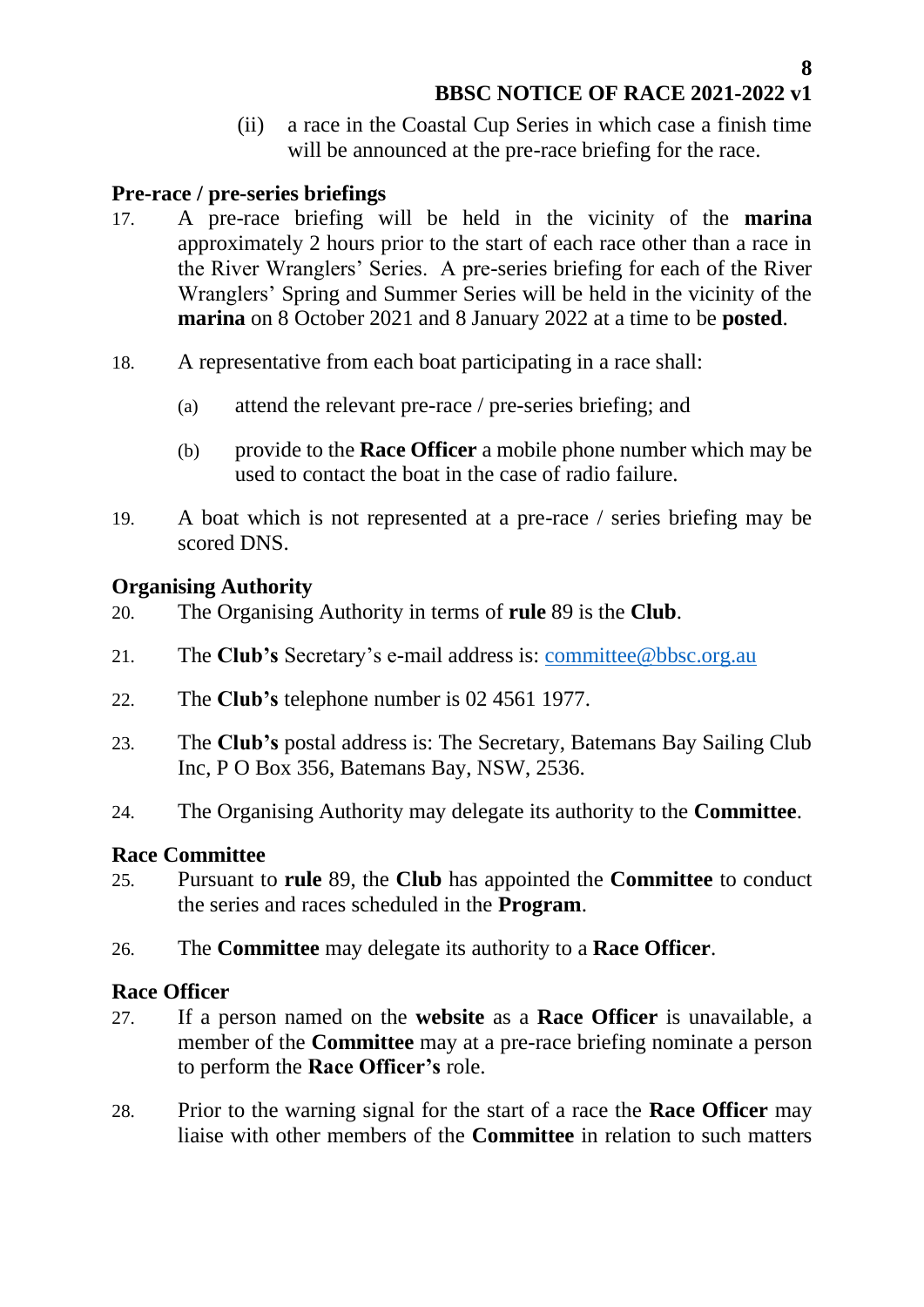as whether the race should be postponed or abandoned and the course to be set.

29. Subject to an **instruction** stating otherwise, on making the warning signal for the start of a race, the **Race Officer** assumes the powers and functions of the **Committee** (including the power to shorten the course, to abandon it or change it) until the finish of the race.

#### <span id="page-8-0"></span>**Duty boat**

30. A boat named in the **Program** or **posted** as the **duty boat** for a race shall, if requested by the **Race Officer**, provide a crew member to assist the **Race Officer** in the management of the race.

#### <span id="page-8-1"></span>**Rules**

31. A race will be governed by the **Rules**.

### <span id="page-8-2"></span>**Handicaps**

32. The result of a race or a series may be decided by applying:

- (a) a **PHS** handicap. (A description of the **PHS** appears on the **website**); or
- (b) an **AMS®** handicap. (A description of the **AMS®** may be found at raceyachts.org).

## <span id="page-8-3"></span>**Allocation of handicaps**

### <span id="page-8-4"></span>**A PHS handicap**

33. A boat seeking a **PHS** handicap, an adjustment of her **PHS** handicap or a Division 2 non-spinnaker **PHS** handicap should inform the **Handicapper** accordingly by way of an e-mail to committee@bbsc.org.au or by text message at least 7 days prior to the race or series for which the handicap or adjustment is sought.

### <span id="page-8-5"></span>**An AMS handicap**

- 34. A boat seeking an **AMS**® handicap, a measurement for the purpose of, or a variation to, such a handicap shall liaise with the **Measurer**.
- 35. A boat that is allocated an **AMS®** handicap or variation to such a handicap shall inform the **Handicapper** accordingly.

### <span id="page-8-6"></span>**A Division 2 PHS non-spinnaker handicap**

- 36. A Division 2 boat may prior to the first race in a series seek from the **Handicapper** a **PHS** non-spinnaker handicap.
- 37. A Division 2 boat, other than a cutter, that is allocated a **PHS** nonspinnaker handicap shall use only a mainsail and headsail and not fly a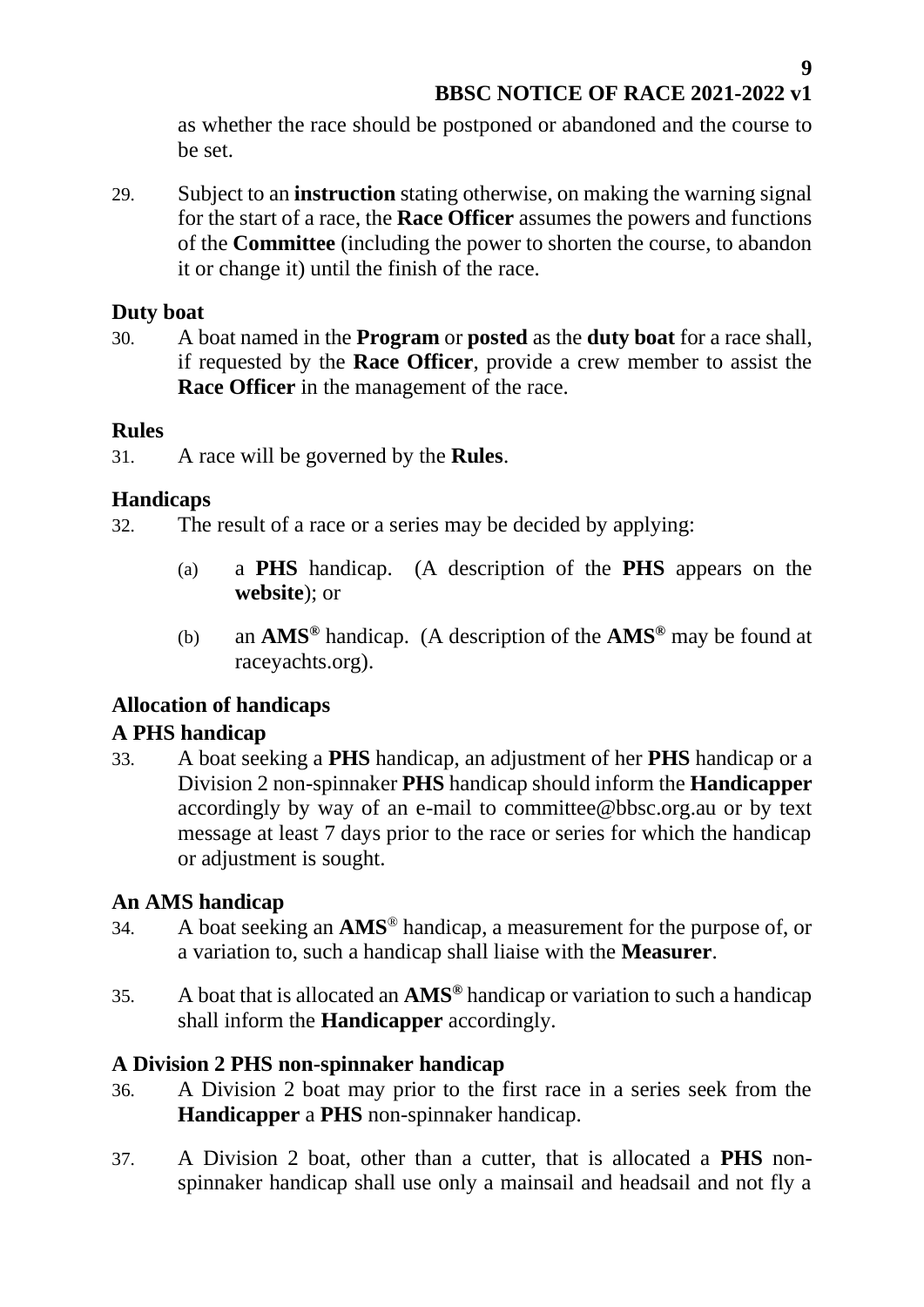spinnaker or other third sail however described in any race or series for which the handicap is allocated. The headsail shall be attached to the forestay by each of its hanks or by a luff groove device. A Division 2 cutter that is allocated a **PHS** non-spinnaker handicap may use a staysail in accordance with its design specifications.

38. A Division 2 boat that is allocated a **PHS** non-spinnaker handicap that fails to observe the immediately preceding **clause** shall be scored DSQ.

### <span id="page-9-0"></span>**Handicap race: PHS and AMS®**

- 39. When a race is a **Handicap Race**, an elapsed time for each boat competing in the race will be calculated by subtracting her offset from the time elapsed from the starting signal to her finish time and multiplied:
	- (a) by her **PHS** time correction factor to derive her **PHS** result; and
	- (b) by her **AMS®** time correction factor to derive her **AMS®** result;

### <span id="page-9-1"></span>**PHS handicap adjustment**

- 40. A boat shall notify the **Handicapper** of a substantial change in a boat's hull, rig or crew which is likely to affect her performance by way of email to committee@bbsc.org.au or text message at least 24 hours prior to the boat participating in a race with the change.
- 41. For the purposes of the previous **clause**, "a substantial change" includes a change:
	- (a) in a helmsman (subject to what is said below under the heading "Change of helmsman");
	- (b) in more than 50% of the crew who have sailed in the past 5 races;
	- (c) of a sail or variation in a sail;
	- (d) of or to a mast or spar;
	- (e) in a hull shape, rudder, ballast or keel;
	- (f) in a propeller; or
	- (g) any other change that is likely to affect a boat's performance.
- 42. Where a boat informs the **Handicapper** of a substantial change which is likely to affect her performance, the **Handicapper**:
	- (a) may, having regard to the criteria specified in the **PHS**, determine whether to adjust the handicap allocated to the boat; and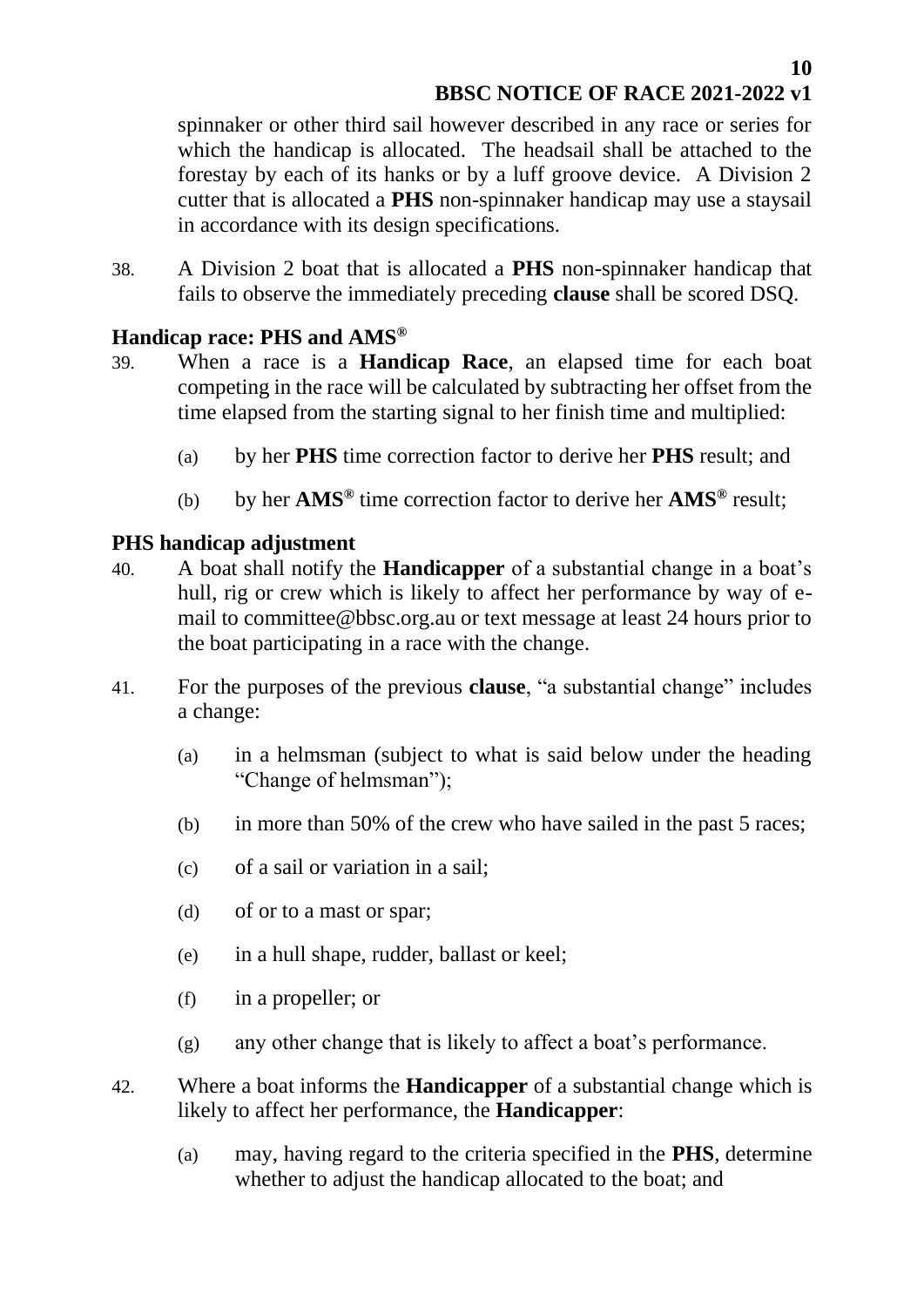(b) shall inform the boat's **owner** of any adjustment and the reason for the adjustment.

### <span id="page-10-0"></span>**Review of a PHS handicap**

- 43. A boat dissatisfied with her **PHS** handicap may seek from the **Committee** a review of the handicap.
- 44. When reviewing a handicap, the **Committee** may:
	- (a) confirm the handicap; or
	- (b) increase or decrease the boat's handicap.

The **Committee's** decision on review is final and not subject to protest.

## <span id="page-10-1"></span>**Change of a helmsman**

- 45. A boat registered on the **Register** having more than one **owner** is not obliged to inform the **Handicapper** of a change from one **owner** to another as helmsman.
- 46. The **Committee** may, at its discretion, permit a change in a helmsman from a member of the **Club** to a non-member provided that:
	- (a) the non-member is a member of another club affiliated to, and a member of, Australian Sailing; and
	- (b) the change is notified at least 24 hours in in advance of the race in which it is to occur.

The exercise of the **Committee's** discretion is final and not subject to protest or redress.

## <span id="page-10-2"></span>**Divisions and classes**

47. The **Committee** may, in addition to deciding a result on the basis of **PHS** or an **AMS®** handicap, decide a result by reference to a boat's Division or her class.

## <span id="page-10-3"></span>**Purpose of a Division**

48. The purpose of the Divisions is to encourage participation by a variety of boats which have skippers and crews with diverse sailing and racing skills and experience.

## <span id="page-10-4"></span>**Objects of a Division**

- 49. The objects of a Division are to promote:
	- (a) like with like competition, in terms of boats; and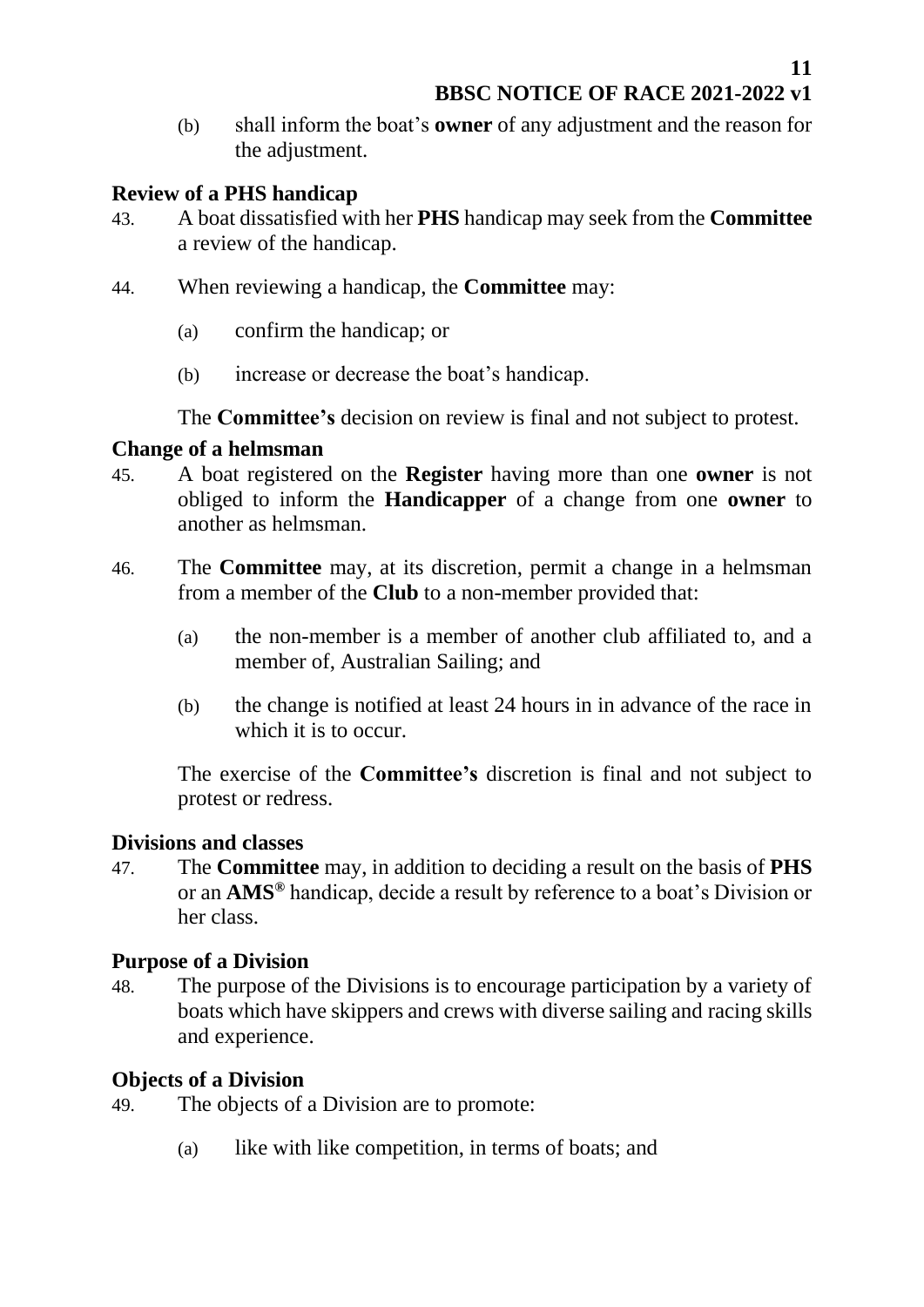- (b) peer competition, in terms of skippers' and crews' sailing experience.
- 50. Having regard to the purpose and objects of a Division, the **Committee**  has determined that there will be two Divisions, namely, Division 1 (for larger and / or faster boats with more experienced skippers and crews) and Division 2 (for smaller and / or slower boats and / or less experienced skippers and crews)
- 51. A boat shall nominate the Division in which she is to compete having regard to her **AMS®** or **PHS** handicap and to the purpose and objects of a Division.
- 52. The **Committee** reserves the right to determine whether a boat shall compete in the Division or a class nominated by the boat or in another Division and / or class. The **Committee's** determination shall be final and not subject to protest or redress.
- 53. Notice of the Division and / or class in which a boat is to compete shall be **posted**.
- 54. A boat allocated to Division 1 shall, when participating in a race, display a blue pennant.

## <span id="page-11-0"></span>**Conditions of entry**

## <span id="page-11-1"></span>**Civil Liability Act 2002 (NSW) risk warning**

- 55. The *Civil Liability Act 2002* (NSW) provides, in effect, that the **Club** does not owe a duty of care to a competitor to take care in respect of a risk of participation in a race if the risk was the subject of a risk warning.
- 56. Participation in a race is inherently dangerous and exposes a competitor to risks including, but not limited to:
	- (a) unpredictable weather and / or sea conditions;
	- (b) the loss of the control of a boat resulting in a collision with another boat or object causing injury to a competitor;
	- (c) the sudden movement of the boat resulting in a participant falling, causing injury to the participant, or the competitor falling overboard;
	- (d) equipment failure causing injury to a competitor; and / or
	- (e) exposure to conditions giving rise to a risk of: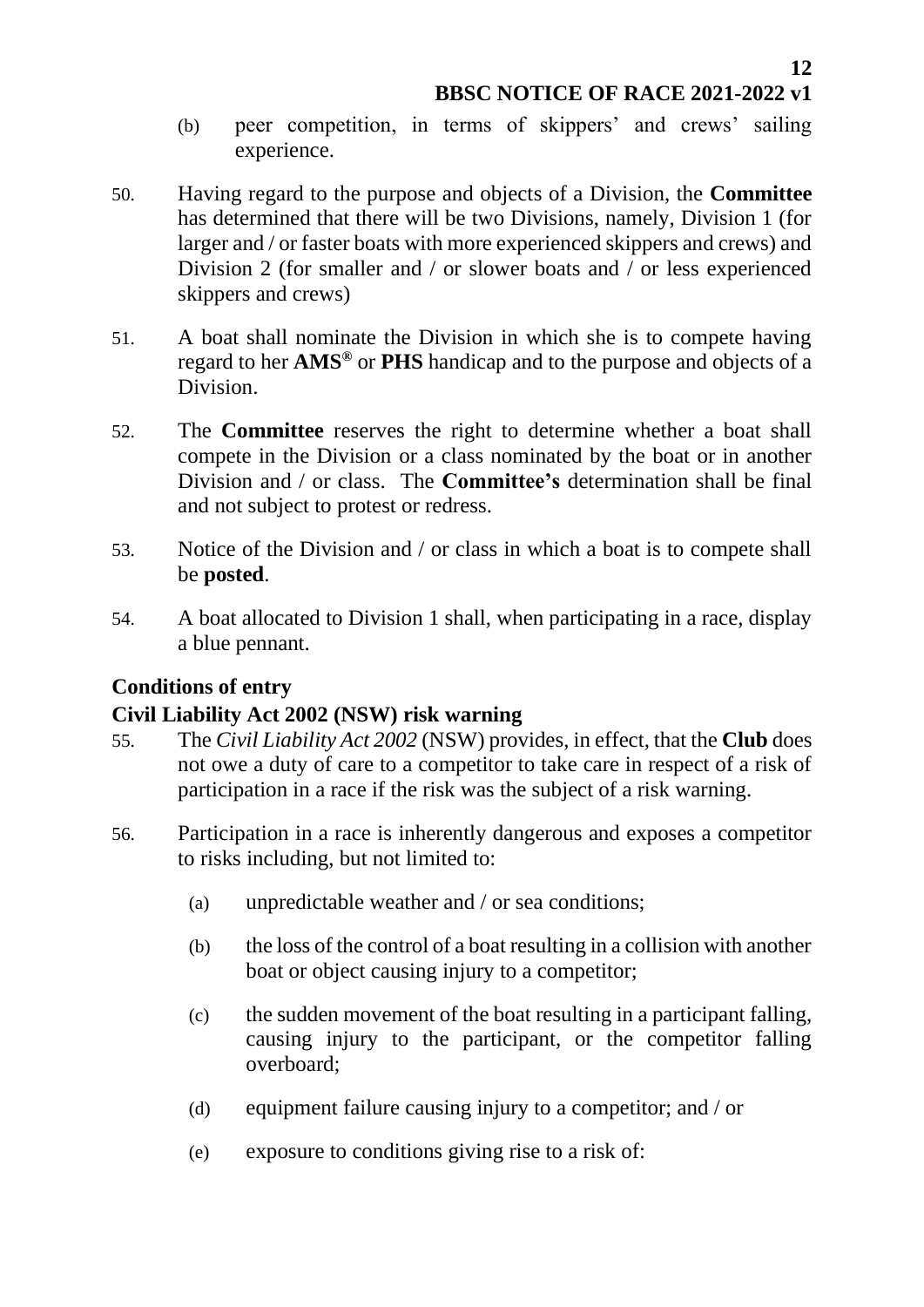**13**

- (i) hypothermia and / or heatstroke; and / or
- (ii) contracting COVID 19.
- 57. The above risks have been known to result in injury, death and / or property damage.
- 58. The risks may be exacerbated by the lack of access to immediate medical care and, notwithstanding the **Club's** best intentions, the inability of the **Club** to render assistance to a competitor.
- 59. The person in charge of a boat entered in a race shall draw to the attention of each person on the boat:
	- (a) this risk warning; and
	- (b) the disclaimer and indemnity set out in this Notice of Race.
- 60. A competitor is warned to consider the risks before deciding to participate in a race.

#### <span id="page-12-0"></span>**Disclaimer**

- 61. A competitor in a race or other event conducted by the **Club** does so entirely at his or her own risk and responsibility. The **Club**, its Committee of Management, the **Committee**, the **Race Officer**, the **Equipment Auditor**, **Measurer** or other organisation or person organising a race or event is not responsible for:
	- (a) the seaworthiness of a participating boat;
	- (b) the sufficiency or adequacy of her equipment; or
	- (c) damage, injury or loss which may result, directly or indirectly, from preparing for, or participating in, a race or event or from an occurrence following the finish of the race or event.
- 62. Attention is drawn to **rule** 3 (Acceptance of the Rules) and 4 (Decision to race).

#### <span id="page-12-1"></span>**Indemnity**

- 63. In consideration of being allowed to participate in a race or other event conducted by the **Club**, each competitor agrees:
	- (a) to do so at the competitor's own risk;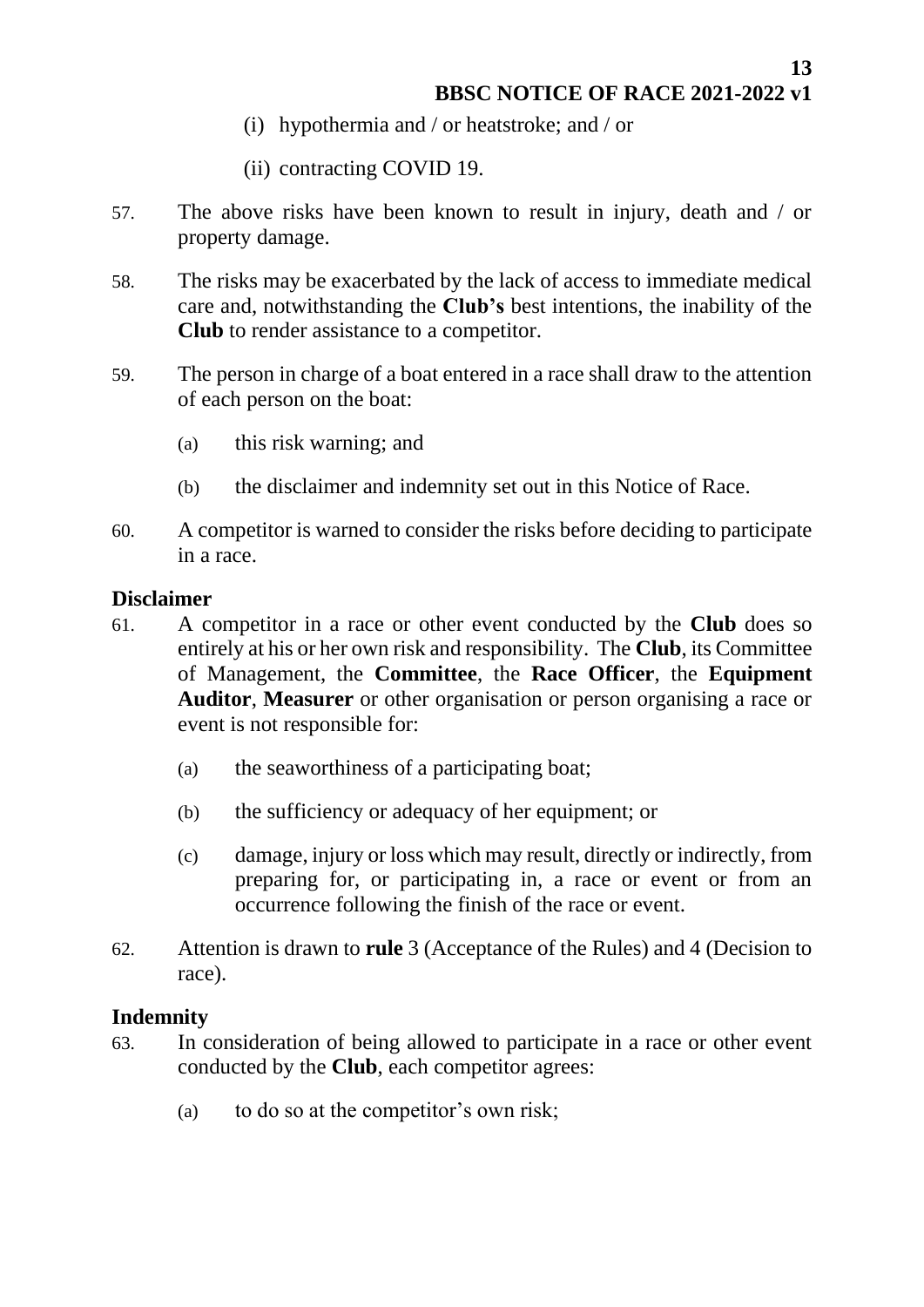- (b) not to make any claim against the **Club** for any damage, injury or loss sustained or caused by participating in the race or event or as a result of an occurrence following the finish of the race or event;
- (c) to participate at the competitor's own risk and to indemnify the **Club**, and keep it indemnified, together with any other organisation or person involved in the conduct of the race or event against all claims, suits, actions or demands which may be brought in respect of any damage, injury or loss sustained or caused by the competitor in the course of participating in the race or event or as a result of an occurrence following the finish of the race or event; and
- (d) to exonerate the **Club** together with any other organisation or person involved in the conduct of the race or event from any damage, injury or loss sustained or caused to him or her whether due to alleged negligence or otherwise.

### <span id="page-13-0"></span>**Personal accident insurance**

64. The **Club's** third-party liability insurance policy does not extend to a competitor in a race or other event conducted by it. A competitor who requires insurance coverage other than the personal accident coverage provided through **Club** membership as described on Australian Sailing's web site should arrange his or her own insurance.

### <span id="page-13-1"></span>**Entry prerequisites**

### <span id="page-13-2"></span>**Mandatory electronic check-in**

65. Attention is drawn to the **clauses** under the heading "**Mandatory electronic check-in"** in this Notice of Race.

## <span id="page-13-3"></span>**Special Regulations Equipment Compliance Form**

- 66. A boat must complete an Australian Sailing 2021-2024 Special Regulations Equipment Compliance Form (Form) relevant to the category of each race in which the boat may be entered. A copy of the completed Form shall be provided to the **Equipment Auditor**. Attention is drawn to the additional category 4 and category 7 requirements specified in the **clauses** appearing under the heading "Regulation 2.01 categories, racing areas, dates and pre-race briefings".
- 67. A relevant Form may be obtained from [Australian](http://the/) Sailing: [https://www.sailingresources.org.au/safety/equipment-auditing/.](https://www.sailingresources.org.au/safety/equipment-auditing/)
- 68. A boat completing a Form relevant to a Category 4 race must contact the **Equipment Auditor** and arrange to have the completed Form audited.
- 69. Attention is drawn to **rule** 4 (Decision to race), **regulation** 1.02 (Owner's responsibility) and **regulation** 2.02 (Inspection and Monitoring).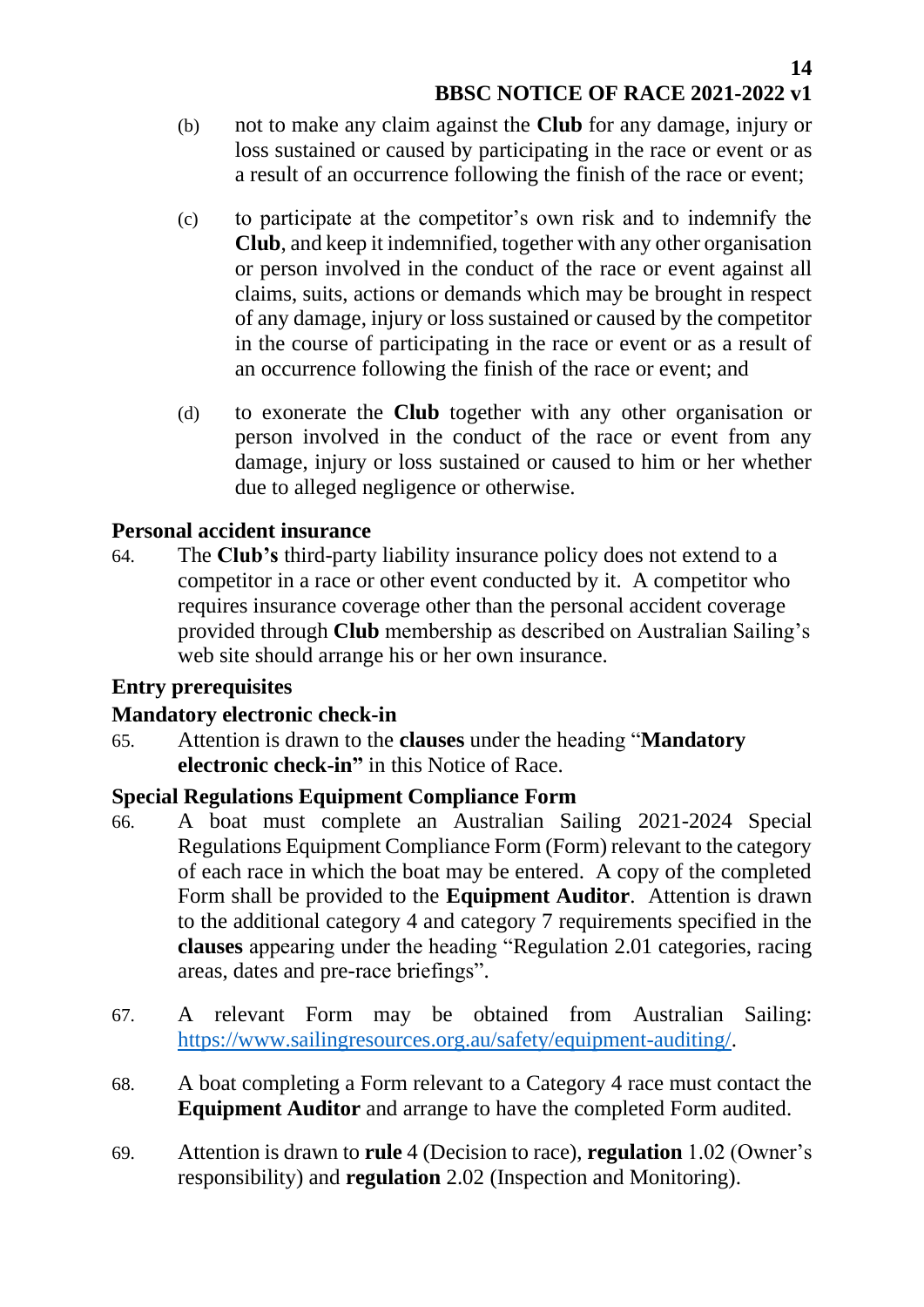### <span id="page-14-0"></span>**Insurance**

70. A boat must have, and maintain, third-party liability insurance cover for the boat with a minimum cover of \$10 million per race or the equivalent and may be required to produce evidence of the insurance.

### <span id="page-14-1"></span>**Race Entry Form**

- 71. Online Race Entry registration is available via the **Club's website**.
- 72. A boat entering a series or race must complete an Entry Form and lodge it with, and have it accepted by, the **Committee** prior to the series or race.
- 73. A boat must pay a relevant entry fee as specified in the **clauses** appearing under the heading "Race entry fees".

#### <span id="page-14-2"></span>**Failure to comply with an entry prerequisite**

74. A boat failing to comply with an Entry Prerequisite may be scored DNS.

#### <span id="page-14-3"></span>**Calculation of a series results**

75. A series result may be calculated only in respect of a boat which has:

- (a) prior to the boat's first race in the series complied with the **clauses** under the heading "Entry Prerequisites"; and
- (b) prior to the boat's first race in the series, paid the All-Inclusive entry fee or the relevant advance series fee; or
- (c) prior to each race in which the boat participates, paid the per-race entry fee.

## <span id="page-14-4"></span>**Race entry fees**

### <span id="page-14-5"></span>**All-Inclusive**

76. An all-inclusive entry fee of \$250.00 paid before the first race in the Bay Cup Series will be accepted as the entry fee for all series and races.

## <span id="page-14-6"></span>**Individual Series and Race Fees** *The Bay Cup Series*

77. No fee if the all-inclusive entry fee is paid. Otherwise, 5 races @ \$28.00 per race or \$130.00 paid before the first race in the series. The \$130.00 advance fee includes entry into the Lady Skippers'/Crew Race.

### *The Lady Skippers' / Crew Race*

78. No fee if the all-inclusive entry fee, or the advance entry fee for the Women's Race Series, Handicap Race Series or Bay Cup Series is paid. Otherwise, \$28.00.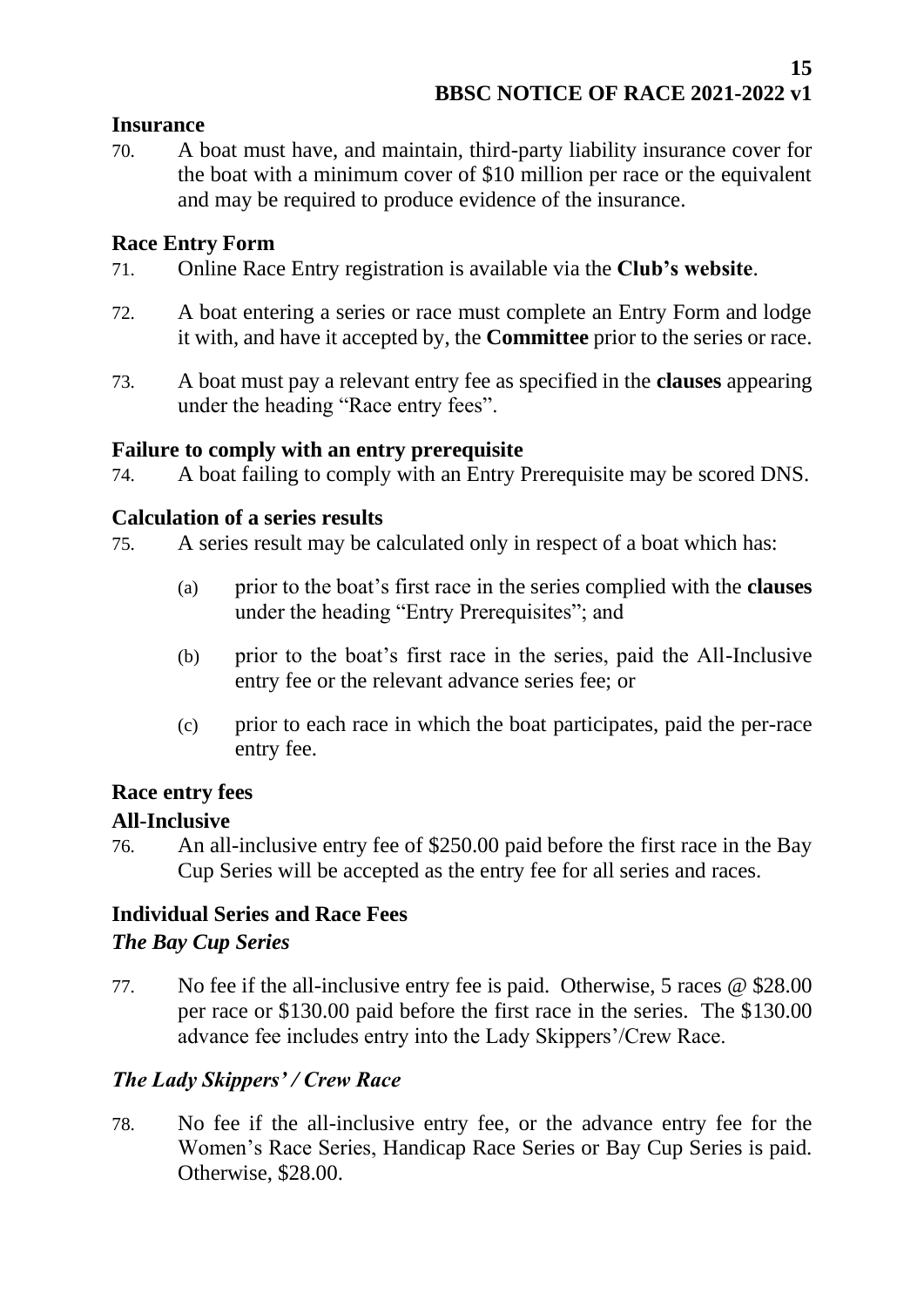#### *The Women's Race Series*

79. No fee if the all-inclusive entry fee is paid. Otherwise, 3 races @ \$28.00 per race or \$70.00 in advance of the first race in the series. The \$70.00 advance fee includes entry into the Lady Skippers'/Crew Race.

### *The Coastal Cup Series*

80. No fee if the all-inclusive entry fee is paid. Otherwise, five races @ \$28.00 per race or \$130.00 paid in advance of the first race in the series.

### *Division 2 Toll Gate Classic Series*

81. No fee if the all-inclusive entry fee is paid. Otherwise, five races @ \$28.00 per race or \$130.00 paid in advance of the first race in the series.

### *The River Wranglers' Twilight Spring and Summer Series*

82. No fee if the all-inclusive entry fee or a Bay Cup advance entry fee is paid. Otherwise, \$11 per race or \$60 paid in advance for the Spring Series and \$60 paid in advance for the Summer Series.

### *The Winter Series*

83. No fee if the all-inclusive entry fee has been paid. Otherwise, six races at \$20.00 per race or \$100.00 paid in advance.

### *South Coast Regatta*

84. No fee if the all-inclusive entry fee has been paid. Otherwise, \$60.00 for the three races or \$28.00 per race.

### <span id="page-15-0"></span>**The Bay Cup Series and scoring**

- 85. The Bay Cup Series is a series of 5 races. All races that are started and not abandoned constitute the series.
- 86. When 5 races are completed in a Bay Cup Series, a boat's score will be the total of her race scores excluding her worst score.
- 87. When 4 or less races are completed in a Bay Cup Series, a boat's series score will be the total of her race scores.

### <span id="page-15-1"></span>**The Coastal Cup Series and scoring**

88. The Coastal Cup Series is a series of 5 races. All races that are started and not abandoned constitute the series.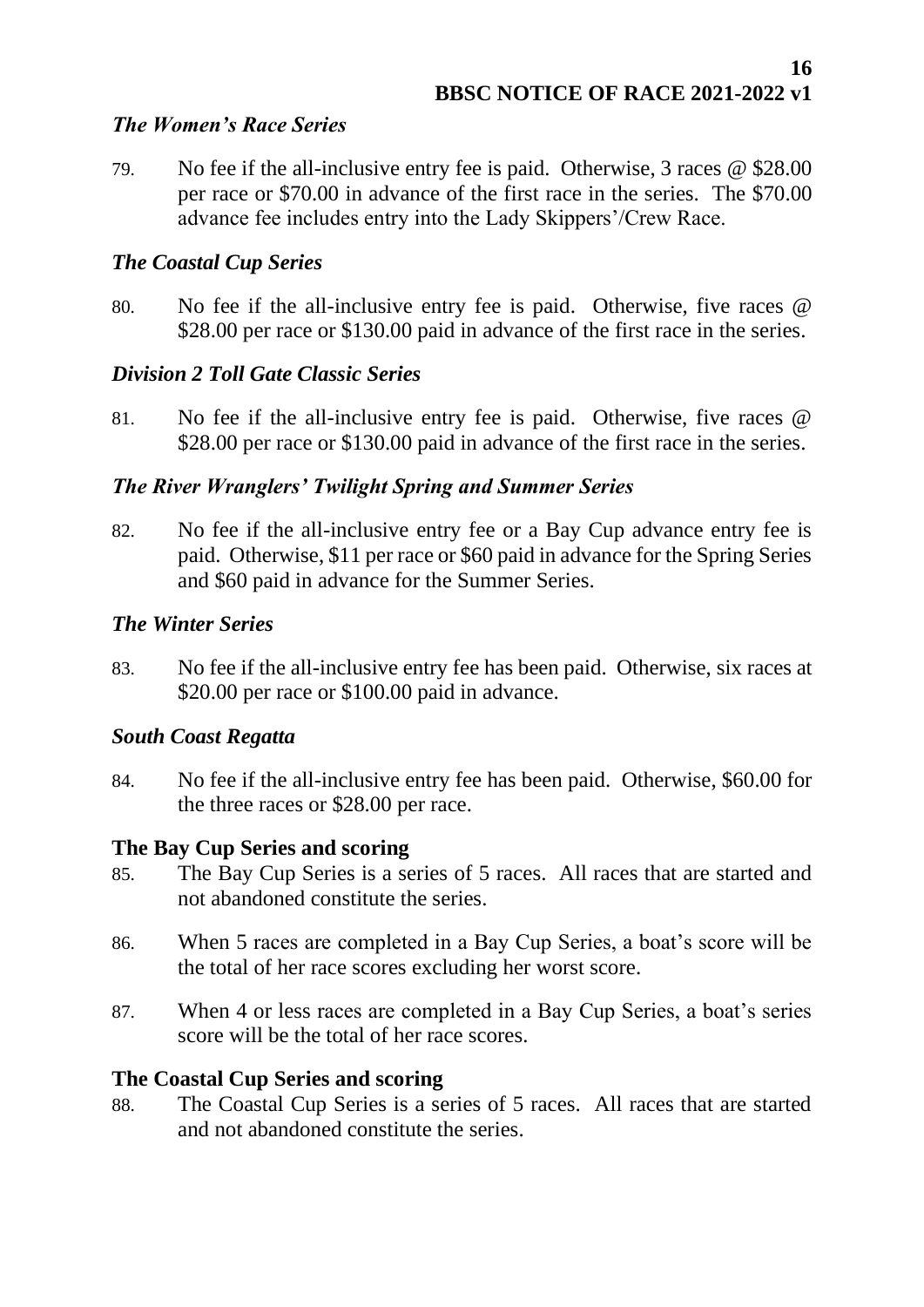- 89. When 5 races are completed, a boat's score shall be the total of her race scores excluding her worst score.
- 90. When 4 or less races are completed, a boat's score will be the total of her race scores.

#### <span id="page-16-0"></span>**The Tollgate Classic Series and scoring**

- 91. The Tollgate Classic Series is a series of 5 races. All races that are started and not abandoned constitute the series.
- 92. When 5 races are completed, a boat's score shall be the total of her race scores excluding her worst score.
- 93. When 4 or less races are completed, a boat's score shall be the total of her race scores.

### <span id="page-16-1"></span>**The Winter Series and scoring**

- 94. The Winter Series is a series of 6 races. All races that are started and not abandoned constitute the series.
- 95. When 6 races are completed, a boat's score shall be the total of her race scores excluding her 2 worst scores.
- 96. When 5 races are completed, a boat's score shall be the total of her race scores excluding her worst score.
- 97. When 4 or less races are completed, a boat's score shall be the total of her race scores.

### <span id="page-16-2"></span>**The River Wranglers' Spring Series and scoring**

- 98. The River Wranglers' Spring series is a series of 11 races. All races that are started and not abandoned constitute the series.
- 99. When 8 or more races are completed, a boat's score shall be the total of her race scores excluding each of her 3 worst scores.
- 100. When 6 or 7 races are completed, a boat's score shall be the total of her race scores excluding each of her 2 worst scores.
- 101. When 4 or 5 races are completed, a boat's score shall be the total of her race scores excluding her worst score.
- 102. When less than 4 races have been completed, a boat's score shall be the total of each of her race scores.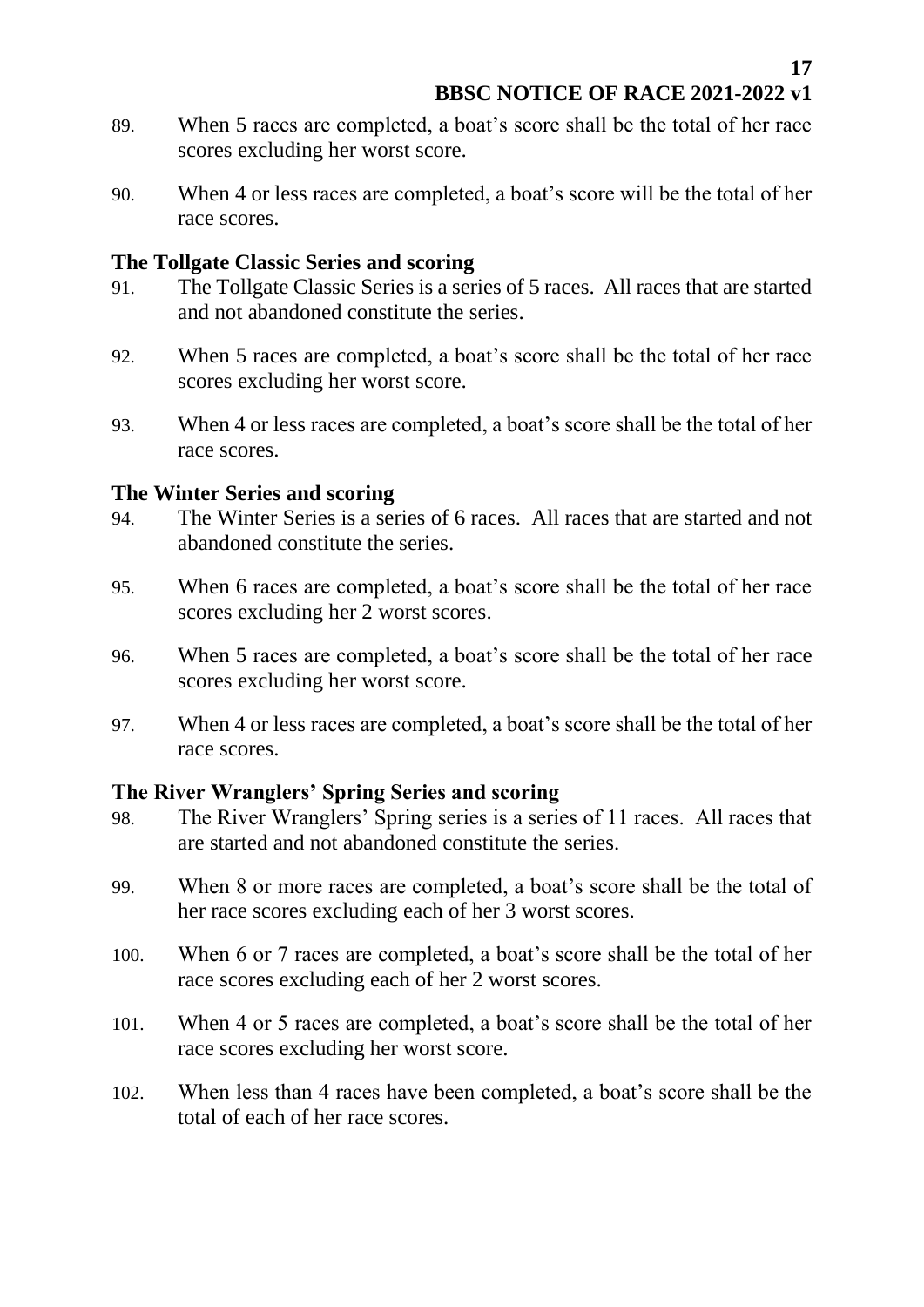#### <span id="page-17-0"></span>**The River Wranglers' Summer Series and scoring**

- 103. The River Wranglers Summer series is a series of 13 races. All races that are started and not abandoned constitute the series.
- 104. When 10 or more races are completed, a boat's score shall be the total of her race scores excluding each of her 3 worst scores.
- 105. When 8 or 9 races are completed, a boat's score shall be the total of her race scores excluding each of her 2 worst scores.
- 106. When 6 or 7 races are completed, a boat's score shall be the total of her race scores excluding her worst score.
- 107. When less than 6 races have been completed, a boat's score shall be the total of each of her race scores.

#### <span id="page-17-1"></span>**The Women's Series and scoring**

- 108. The Women's Series is a series of 3 races. All races that are started and not abandoned constitute the series.
- 109. A boat's score in the series shall be the total of each of her race scores.

#### <span id="page-17-2"></span>**Club Champion Scoring**

- 110. The **Club's** Division 1 Champion shall be determined by aggregating a boat's **AMS**® results in the 5 Bay Cup and 5 Coastal Cup races.
- 111. The **Club's** Division 2 Champion shall be determined by reference to a boat's **PHS** results in the 5 Bay Cup and 5 Tollgate Classic races.
- 112. When 10 of the races are completed, a boat's score shall be determined by aggregating each of her results, excluding her 2 worst scores.
- 113. When 9 of the races are completed, a boat's score shall be determined by aggregating each of her results, excluding her worst score.
- **114.** When 8 or less of the races are completed, a boat's score shall be determined by aggregating each of her scores.

### <span id="page-17-3"></span>**Trophies and prizes**

- 115. A trophy and/or prize may be given as follows:
	- (a) The **Club** Champion (Division 1 and Division 2).
	- (b) The **Club** Cup for the boat that starts the most races.
	- (c) Coastal Cup Series (**AMS®** and **PHS**).